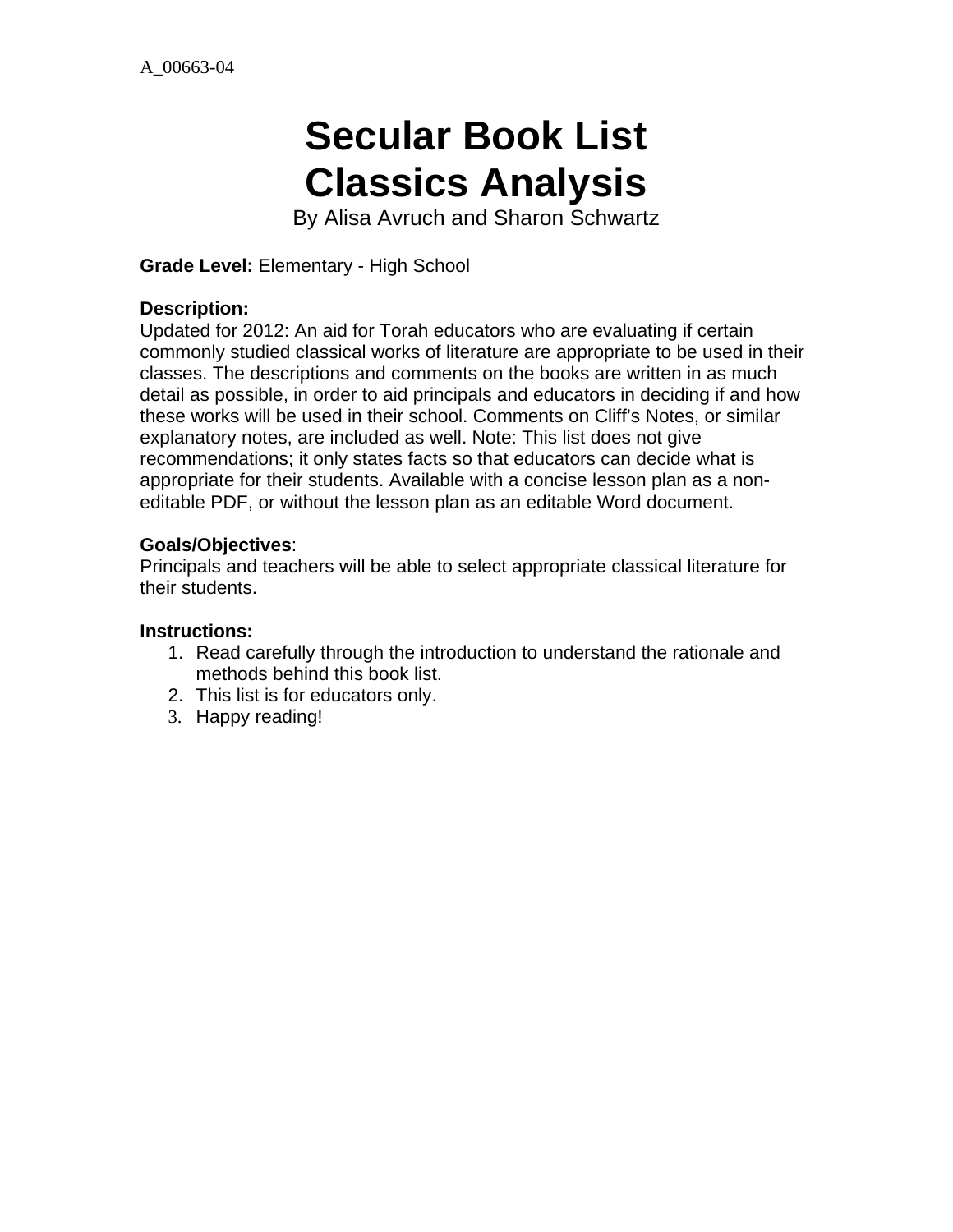#### **Classics and Books Commonly Assigned for School** *A Detailed Analysis for Educational Purposes*

*In our general book list, we have worked to provide parents and educators with our comments and suggestions regarding children's reading material. We have found it necessary to compile a separate list devoted to books which are commonly assigned for in-class or at-home reading assignments. Unfortunately, it is extremely rare to find classics that are as completely problem-free as we would like. In addition, many classics gloss over sensitive issues, but schools should be aware that students can easily access Cliff's Notes or similar explanatory notes (either on-line or at the library) that clarify these issues in graphic detail. Introductions, prefaces, biographies of authors and other addenda often provide inappropriate information as well. Therefore, although our comments are based on our reading of the original works, we also provide comments on the Cliff's Notes, etc. so that schools and teachers can make informed choices. (Experienced educators have informed us that forbidding the use of explanatory notes is generally ineffective as some students are determined to read them in the place of the original text)*

*We have begun to compile a list for educators, in which we list our comments about classical works (some with comments on specific editions or Notes). These comments are written in as much detail as possible, in order to aid principals and educators in deciding if and how these works will be used in their school. We have included grade recommendations; however, keep in mind that these are based on our own, unscientific approximation. Please note: on this list, we generally do not make recommendations. Each school will need to balance the potential problems in a book, with the educational value it seeks.*

#### **Aiken, Joan** *The Wolves of Willoughby Chase (4-6)*

Two girls outsmart wicked governess with help of a peasant boy. Describes some very cruel adults who eventually get punished, but also some very kind adults. Girls dress like boys to save themselves.

# **Albom, Mitch** *Tuesdays with Morrie (9+)*

A man meets with his former college professor to get lessons about life as professor is dying from Lou Gherig's disease. Very philosophical and deep. Quite graphic about progression of illness and deterioration of body including need to "pee in a beaker" and have someone "wipe his ass" and catheter inserted "into his \_\_\_\_\_". Mentions of JC used as a mild curse. Talks about being raised as an observant Jew and became agnostic in response to tragedy. A few descriptions of Buddhists. Native American beliefs - no descriptions. Language: Damn, bitch, tush. Rabbi conducted cremation service. School should consider the weightiness of the theme before assigning for independent reading.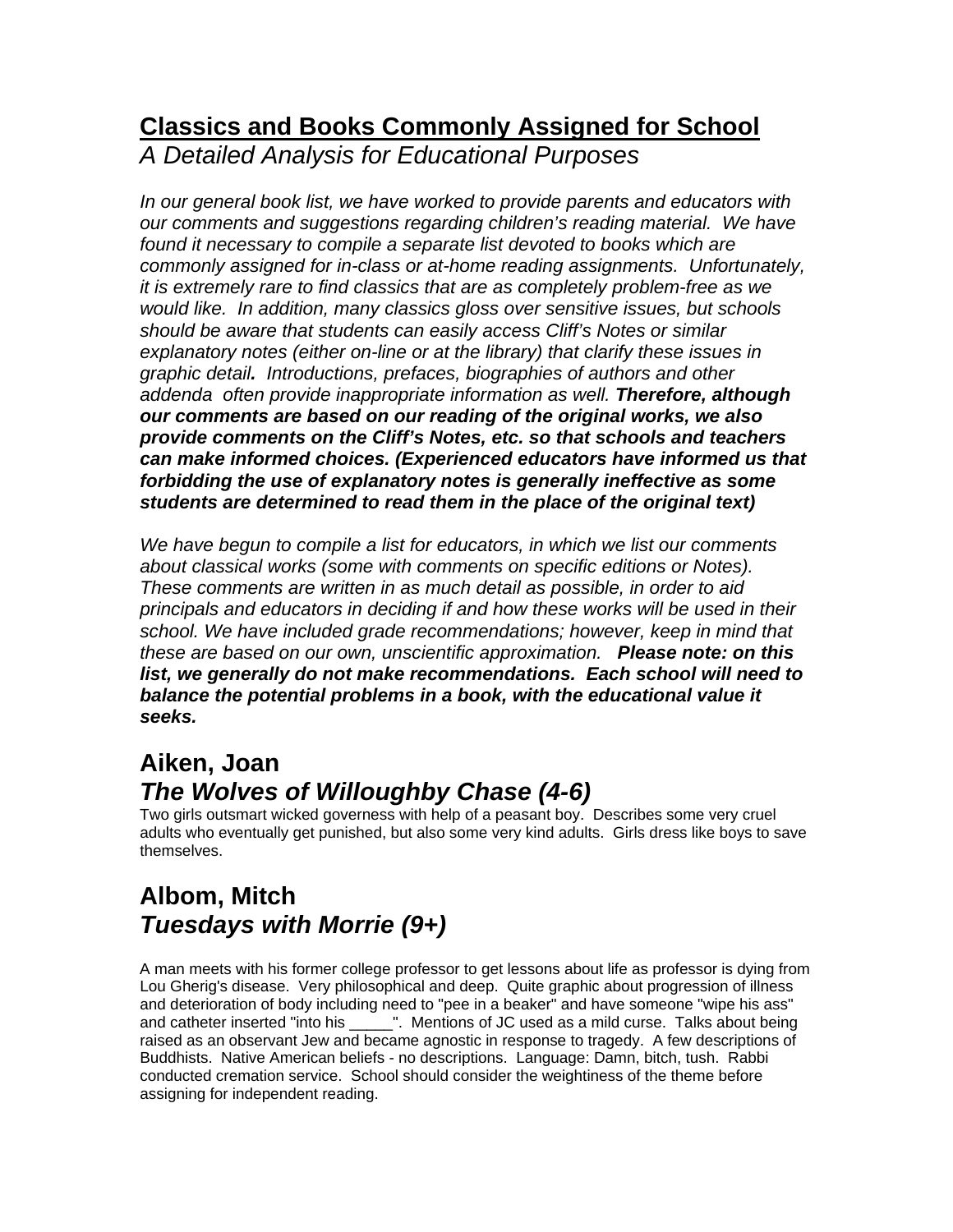# **Alcott, Louisa May** *Little Women (6-8)*

4 sisters grow up together, fall in love, and marry, except for one who dies young. Very religious family – father is a minister.

- Many references to religion but not explained clearly – eg many mentions of "Pilgrim's Progress" and trying to reach the "celestial city" by being good, eg p 10-11 (part 1 chapter 1), p. 132 (part 1 chapter 13)

- a lot of x-mas presents, santa claus, being good on x-mas. E.g. p. 3 (part 1 chapter 4), entire chapter 2 (part 1)

- Talk of heavenly father p. 77 (part 1 chap 8)

- crosses and rosaries  $- p$ . 178-179 (part 1 chap 19)

 $-$  JC  $-$  p. 184 (part 1 chap 20)

- Madonna and child and x-mas  $- p 202$  (part 1 chap 22)

 $-$  hymn  $-$  p. 206 (part 1 chap 22)

- a lot of old fashioned boy/girl, many dances described, talk of flirting. Eg p. 300-301 (part 2 chap 32)

- a lot of platonic boy/girl and questions if platonic relationship can turn into romantic love and then back to platonic again

- a lot of negiah. Some affectionate between "friends", some mildly romantic, a lot unclear eg: p. 171-172 (part 1 chap 18)

p. 210 (part 1 chap 23)

p. 233 (part 1 chap 25)

p 390-391 (part 2 chap 41)

p. 439 (part 2 chap 46)

- a lot of courting leading to marriage which includes mild negiah.

# **Armstrong, William H.** *Sounder (6-8)*

Son of a black sharecropper deals with father's prison sentence (who stole to feed family), and heart wrenching devotion of father's dog. Lots of biblical quotes and thoughts but nothing too objectionable. Sad.

#### **Babbit, Natalie** *Tuck Everlasting (5-7)*

A family who drank from eternal spring can never die. A little girl discovers their secret but doesn't choose their way of life. Lots of philosophical discussion of immortality. Eternally teenaged boy tries to convince young girl to drink from spring when she's older and become immortal and marry him. Rich classroom discussion potential.

#### **Balliett, Blue** *Chasing Vermeer (6-8)*

A convoluted and strange mystery/puzzle book where children try to locate a stolen work of art. P 33 - juvenile rhyme about boy and girl stuck in closet together. A few mentions in passing of art in museum being paintings of ladies in "too tight dresses" or "naked people" - easy to cross out. Talk of supernatural and if coincidences are real. Some kids will love the book and some won't get it.

# **Banks, Lynne Reid**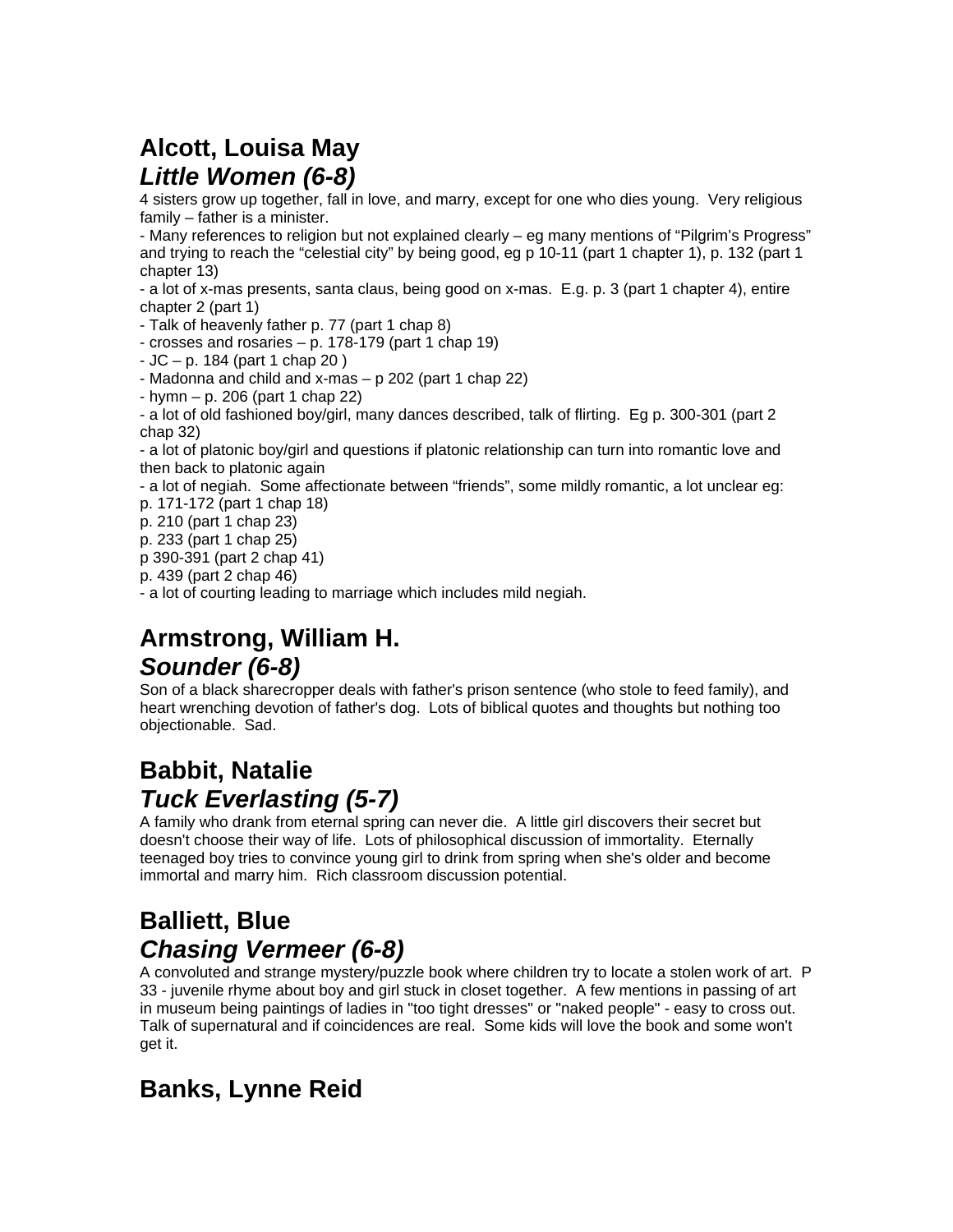# *The Indian in the Cupboard (4-6)*

A boy receives magic cupboard and discovers it can bring plastic cowboy and Indian models to life. Some minor rough language. Great story.

### **Boyne, John**  *The Boy in the Striped Pajamas (6-8)*

Unique book written from perspective of fictional son of a concentration camp Commandant. In the book, the son does not fully understand what is going on in the camp, and ends up befriending a child interred there. Although the book is written about a 9-year old, and the language appears to be on a 4-6 grade level, the subtleties of the story line are geared to be understood by older children. Some educators expressed concern that the implication that it was possible for a child of a commandant not to know what was going on, might confuse child readers and make them think it was not so bad after all. We recommend that educators read this book and make a decision for their students, and if read should be read with guidance.

#### **Bradbury, Ray** *Farenheit 451(9+)*

Set in future where they burn books and try to keep everyone artificially happy and not thinking deeply. One man rebels. Language: damn, hell (as a curse), JC (as a curse). Book has some deep concepts which need adult discussion - I wouldn't give it to a teenager as independent reading.

# **Burnett, Frances Hodgson**

# *A Little Princess (5-8)*

Beautiful story about a little rich girl in a boarding school. When her father dies she is treated as a servant until she is discovered by father's old friend.

# *Little Lord Fautleroy (5-8)*

A little boy raised in a simple way by his American mother, suddenly finds out he is a lord and must go to England to live with his crotchety grandfather. Innocent comments about liking to look at girls (p. 102 chapter 6). Description of church service - kneeling and folding hands in prayer no heavy religion (p. 134-135, chap. 7). Drawn out description of a beautiful woman who all the men fawn over,seen through a young boy's eyes (p. 176-177 ch. 10; p 234 chap 15)

# *The Secret Garden (5-8)*

A lonely unsociable child is sent to live with hunchback uncle. Magical religious hymn about father, son & holy ghost, other minor religion

# **Card, Scott** *Ender's Game (8+)*

Boy genius saves the world from aliens. Language, male anatomy. Other books in series are very inappropriate for children.

#### **Cather, Willa** *My Antonia* (Oxford World Classics Edition-9+)

A man recollects his childhood growing up on a farm as well as the childhood of a his neighbor, a Bohemian immigrant girl. In this edition the introduction is highly problematic, clearly discussing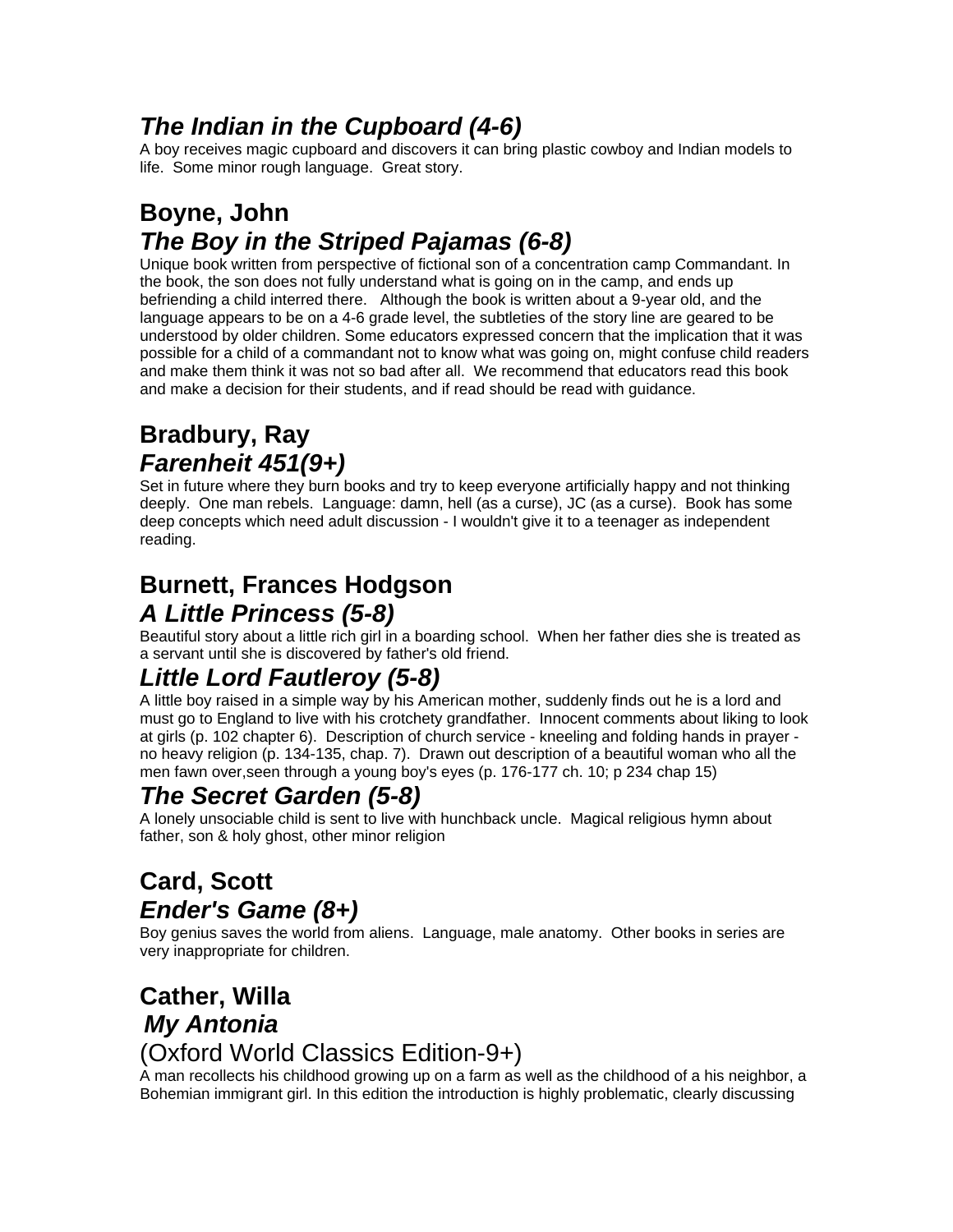the author's gender preferences. (see pg XX) IT also briefly summarizes the plot including pg IX "her romantic entanglement with Larry Donovan, a deceitful railroad man, and subsequent mothering of an illegitimate child". Ont the same page it mentions the narrator's struggles with "sexuality- particularly his attention to immigrant hired girls and his romance with Lena Lingard" all of the above themes, excluding the author's gender preferences are relatively clearly stated in the plot as well.

Book I.

I-p11- boy is so startled by the vastness of the sky he felt that G-d wasn't with him

P14-"undraped female figures" on cowboy's boots are angels

P14-grandfather reads psalms- boy loves his way of saying "Selah""- explained in notes at end p.201- a musical or liturgical direction, perhaps indicating pause or rest"

III-p20- older man takes older woman's hand in greeting

IV-p23-mention of xmas melons

VII-p30- ditto

VIII-p34-boy and girl curl up close together in wagon

P36-38-story of 2 men who were driving a bride and groom. Men threw the couple to the wolves to lighten the wagon to save themselves.

IX-p42-singing in church

P47-christian people often forget "they were her brother's keepers"

 XI-p48-52-xmas described-gifts, tree, story of 3 kings and baby in manger (not told in great detail), father reads chapter in St. Mathew about the birth of JC, prayers, man makes sign of the cross

XIV-p51-60-old man commits suicide- described vividly. People say he is in purgatory.

XV-p61-the family wants a priest to "pray over him"man says we believe you don't need a priest because "JC is our only intercessor"

P62-boy helps priest at the alter, first communion, vessels of the "holy sacrament"

XVI-p67-family makes sign of the cross on the dead body

P68- sing hymn- "JC lover of my soul"

XVII-p70- "he not JC"

P71-girl takes boy's hand- affectionate, not romantic

XVIII-p72-74-minor violence

P77-woman kisses man's hand out of gratefulness

Book II

IV-p92-92-detailed description of married man who enjoyed being with single girl

VI-p98-woman believes that JC was born in Bohemia

VII-p105- mixed dancing

VIII-p108- ditto

IX-p109-112 (whole chapter)- description of the dynamics of boy/girl relationships

X-p113- girl slaps soon to be married (to someone else) man when he tries to kiss her

XII-p122-mixed dancing, boy wants to kiss girl

XIV-p130-girl flirts with boy- runs fingers through his hair

XV-p134-135-man unsuccessfully tries to rape girl- not stated explicitly but clearly understood Book III

IV-p156-157-girl explains why doesn't want to marry

P157- brief kiss

P158- ditto

Book IV

Beginning of book IV, especially chapter III- description of how woman had illegitimate babystates clearly that she never married baby's father.

Book V

II-p188-boy describes how he and his father (married) danced with females

Explanatory notes

P208 -209- JC

P216- man impregnated hired girls

P221- greek mythology, hell

P222- woman should agree to be man's mistress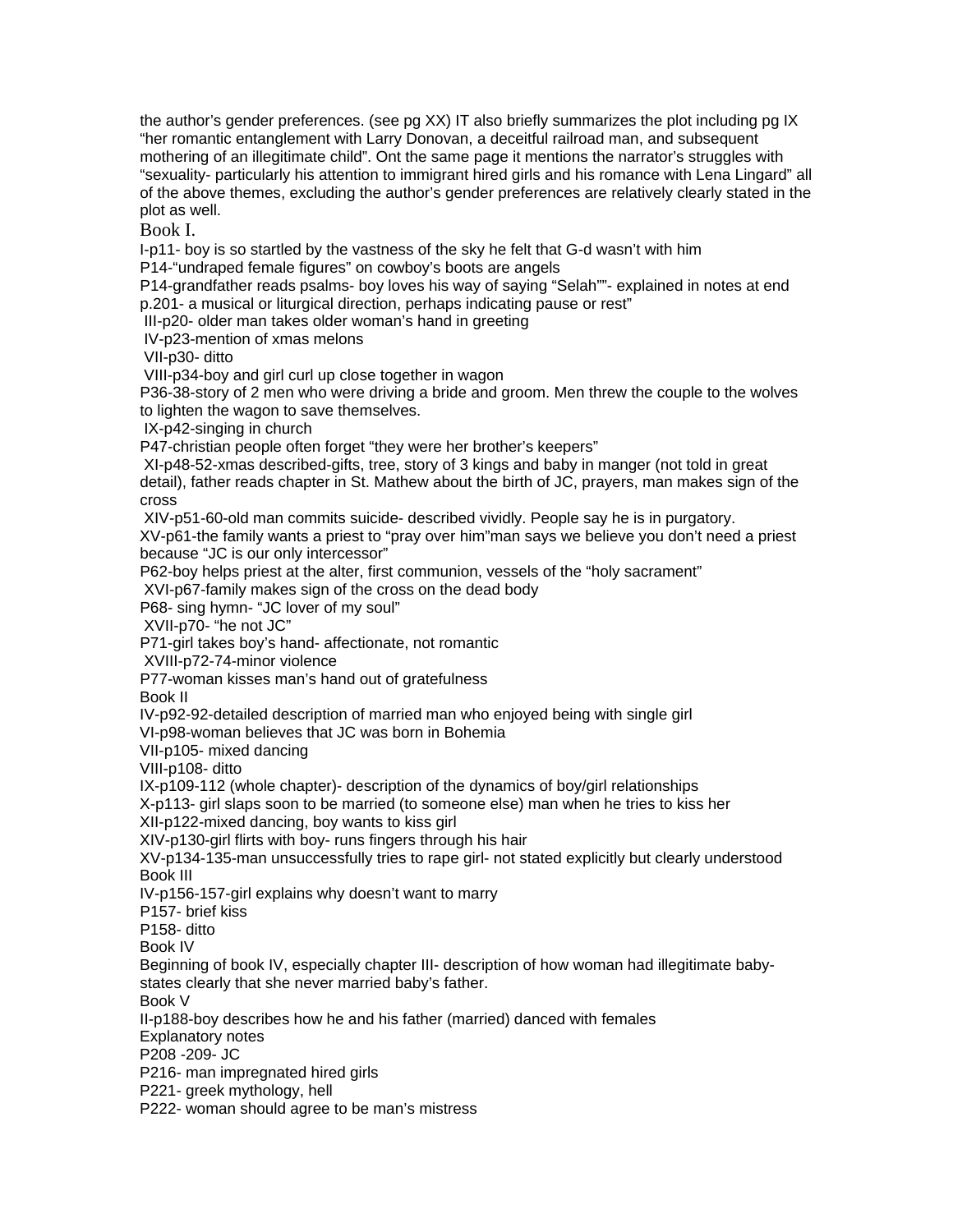# **Clements, Andrew** *Frindle (3-5)*

Boy tests out rules of language by coining a new word. Very well written and engaging story. Undertone of lack of respect for adults and authority, and message that kids know best.

# **Dahl, Roald** *Charlie and the Chocolate Factory (5-7)*

Poor boy is selected to go on fantastic chocolate factory tour. Minor language. Mr. Wonka is insulting to other adults. Very tongue in cheek.

#### **Defoe, Daniel** *Robinson Crusoe***(8+)** (Bantam Classic Edition)

A classic story of a man who is shipwrecked on a desert island and manages to survive. The biggest issue here is hashkafa. He is raised as a religious Christian but when her runs away to sea against his parent's wishes he abandons his faith, only regaining it after almost dying on the desert isle. From the time he regains his faith the book goes into minute detail describing his thoughts about G-d and religion. Even more detail when he teaches his slave about Christianity. A lot of it is neutral and even correct, but there is a lot of belief in JC mentioned in very detailed unacceptable ways. However, most children will tend to skip the myriad pages of religious discussion and look for the action in the story. Teachers and parents have to decide if they want to rely on that tendency.

Some of the places with hashkafa issues (though book should be previewed in full) Chapter-Pirates-p ll The Journal:Illness- whole chapter The Journal:Recovery- P92 The Journal:Exploring The Island-p100-101 The Journal:Reflections-p115 A Footprint-p139-142 Bones-p149,153-155 Enounter With Savages-p176-177 Friday Observed-p188 Friday Instructed-whole chapter

# **Dickens, Charles** *A Tale of Two Cities (9+)*

Return To England- p255

#### (Bantam classic Edition with an afterward by Stephen Koch)

A French nobleman who has moved to England and renounced his heritage, returns home in the middle of the French Revolution, and is sentenced to death by a blood thirsty mob. Very gory and violent and detailed descriptions of people put to a violent death for crimes both real and imagined. Language – damned (chap 2 book 1 p 7), d-n (with dash) (chap 12 book 2 p 145  $\&$ 146, chap 24 book 2 p 241). A lot of non-romantic negiah, mostly of the polite variety. Two men want to marry the same woman – the one who doesn't marry her eventually gives his life to save the one who does. Romantic negiah between husband and wife  $- p 210 \& 211$  book 2 chap 20; p 247 book 3 chap 6. A man and woman on the way to be killed become friends and there is some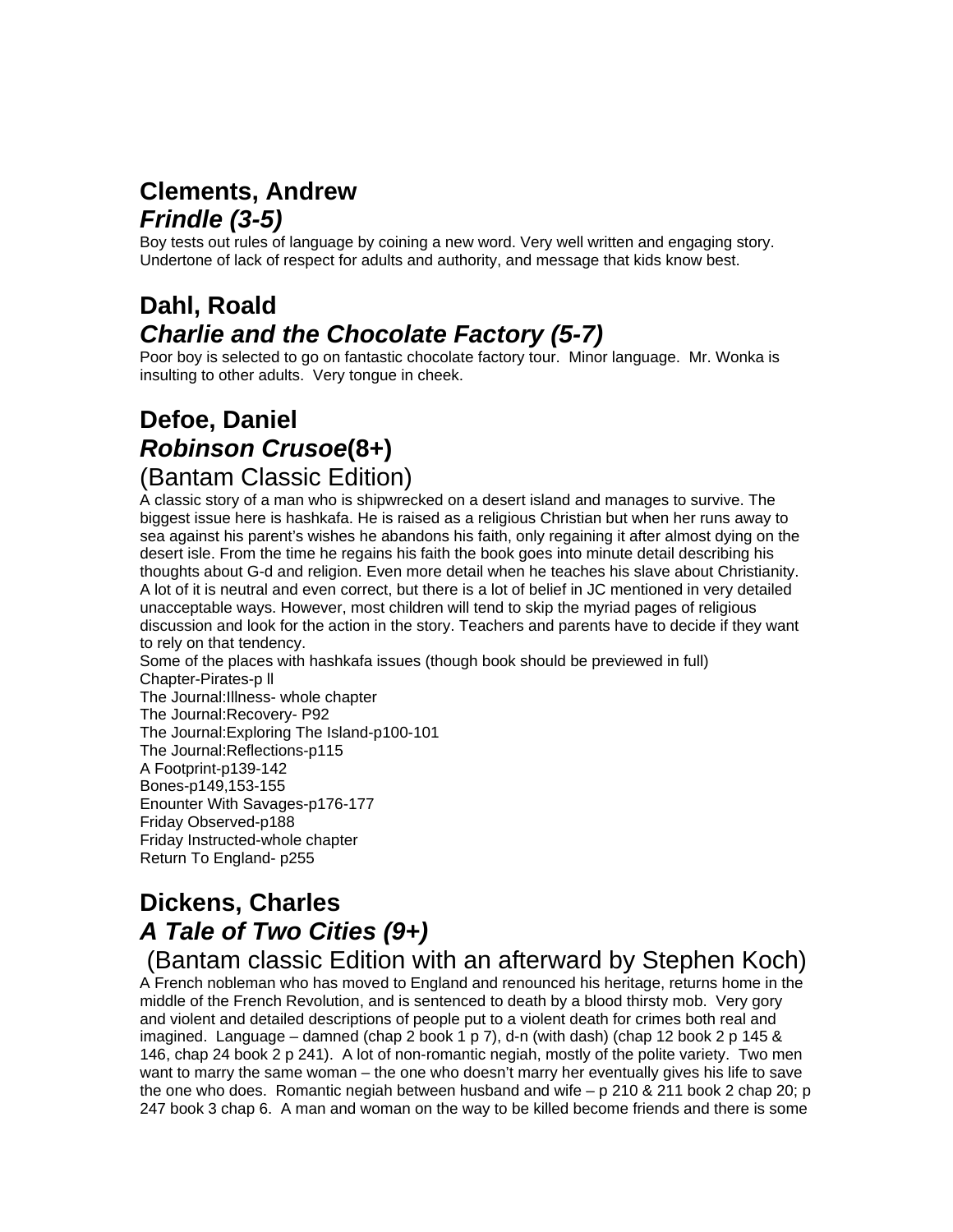negiah – p 360 book 3 chap 13, p 380 book 3 crap 15. A quote about the resurrection – p. 319 chap 9 book 3, p. 380 chap 15 book 3. Description of a cruel nobleman raping a woman but not very explicit – chap 10 p 323 . The afterward in this edition is truly horrific and makes what is not explicit, very explicit, and problems that don't even seem to exist suddenly appear.

#### **Dickens, Charles** *David Copperfield (9+)*  (Penguin Classics Edition)

A typical (long) novel of Dickens. An orphan struggles to make it in the world, overcomes cruel circumstances, finds a savior in a eccentric great aunt, eventually becomes a successful author. Lots of intertwined plots and romance of the old fashioned variety. Minor Religion. Refers to friend/girlfriend as a "lover". Old fashioned romantic negiah usually of the soon to be married variety or at dances. Long and detailed description of a marriage between a mature young man and an immature flighty girl and how he made the best of it even though he realized they were not well matched. One story line involves a young girl married to a man many years her senior and everyone's suspicions that she is having an affair with a younger man - turns out to be not true. Describes in detail some adults who treat children cruelly and some who don't. Lots of youthful crushes, some flirting, some juvenile kissing and mild negiah.

Quote about the resurrection  $-$  p. 142 chap 9.

. Black and white illustration of women nursing a baby – somewhat detailed

Language – stupid, drat (p 120 chap 8)

For C sake (p 345 chap 22)

One important story line about an upper class boy who seduces a lower class girl who is engaged to someone else and they run away together until he abandons her. She is so ashamed she moves to Australia.

#### *Penguin Classics Edition- Introduction*

P. xxii – reference to home for "fallen women" - prostitutes in Australia

#### *Cliff's Notes*

Overall, much more subtle than usual but a few problems. Reviews a few of boy's childhood crushes clearly noting a kiss (eg chapters 9-10) and co-ed dancing (chapters 17-18). Alludes to a character as being a "fallen woman" but doesn't explain. Describes how she "flirts" because the one she really loves is talking to another man (chap 33-34).

Chap 47-48 woman wants to commit suicide (not clear in book) Chap 43-44 says author married Catherine Hogarth even though apparently cared more for wife's sister.

#### *Spark Notes*

Overall, not much more problematic than the book itself, but uses different labels for things that are problematic – eg, says a character is suspected of having an "affair" with her cousin. No mention of prostitution.

#### **Dickens, Charles** *Oliver Twist (9+)*  (Penguin Classics Edition)

Young orphan is severely mistreated by both the System and cruel individuals. Boy discovers he is illegitimate son of wealthy man. Tone very sarcastic and tongue-in-cheek. One of villains is caricatured Jew who was "villainous looking... repulsive face" etc. Comical scene of man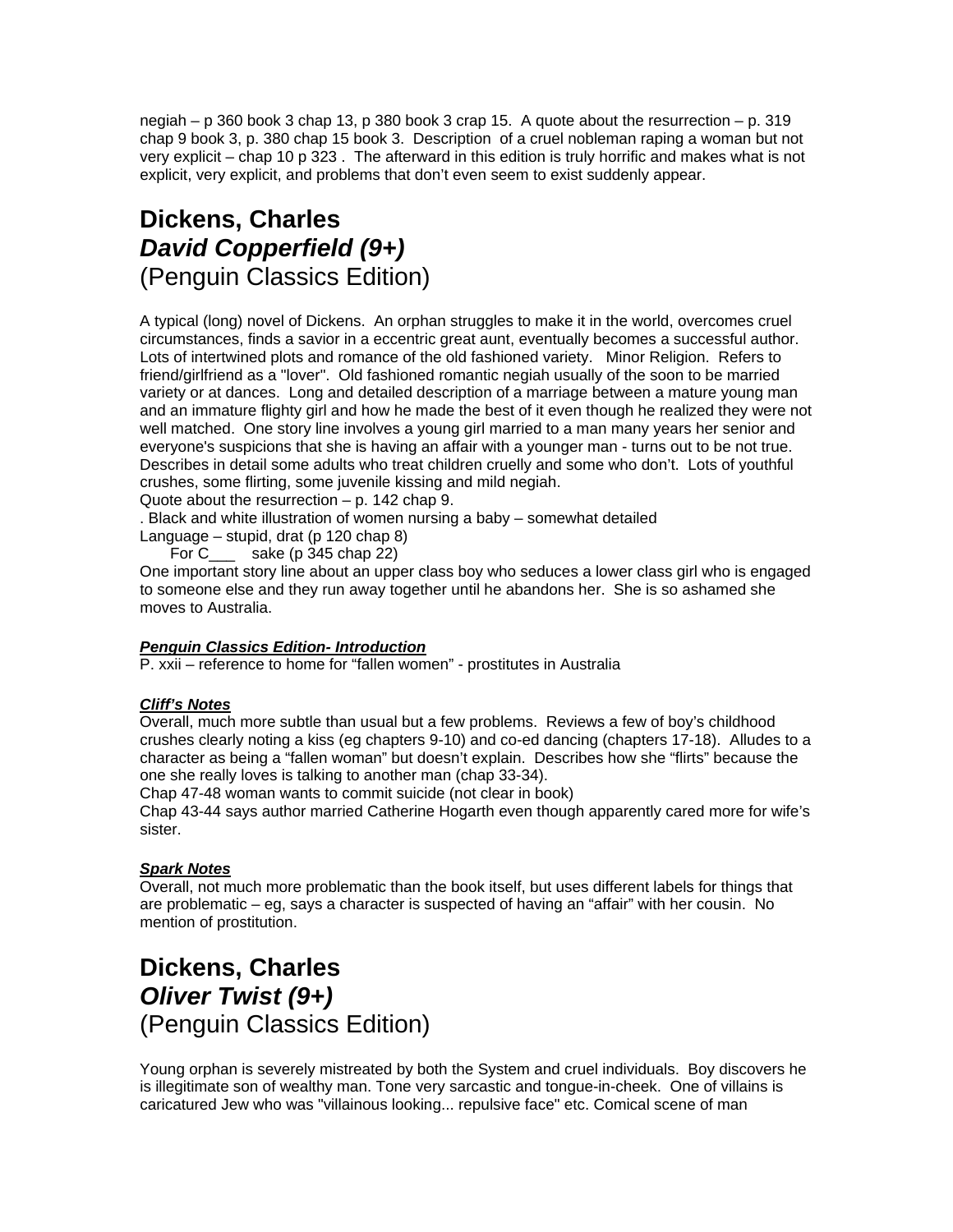proposing to woman involving some romantic negiah (begins book II chapter I); Young couple kisses (book II chapter V). Language: Damn, ass, idiot. Detailed description of boy's father hating wife and leaving her (without divorce) and taking up with younger woman and having Oliver illegitimately. Called a "bastard child" (book III chapter 13). Intro to this edition discusses one of the characters is thief's prostitute (not explicit in main text, only implied) and she had a "significant sexual relation" with him and "shared a bed" (not explicit in main text). Only thing explicit in main text is she gave him a kiss on the lips (book 3 chapter 3). In author's introduction to the third edition (1847), quoted here in appendix A, Dickens states "the girl is a prostitute".

### **Doyle, Arthur Conan** *The Hound of the Baskervilles (8+)*

A classic Sherlock Holmes mystery. A wealthy man is killed and all clues point to a ghostly hound as the killer until Holmes catches the murderer. A very important part of the plot is a woman who masquerades as her husband's sister in order to cause the victim to fall in love with her, while her husband, also pretending to be single, causes a woman to divorce her husband so she will be free to marry him - she becomes as accessory to the murder. Detective wonders if the servant he saw sneaking out of the house has a "love intrigue" (servant is married). A man attempts to put his arm around a woman, she moves away from him. Many mentions of Neolithic man. Language: hell-hound, hell, sucker, stupid.

#### *Adventures & Memoirs of Sherlock Holmes (7+)*

Description of opium & casual cocaine use, "aversion to women"

#### **Dumos, Alexandre** *The Count of Monte Cristo (9+)*

A Frenchman falsely accused of treason and imprisoned in a terrible jail. He meets an eccentric priest who leaves him a fortune. When he escapes he transforms himself into a count and formulates a detailed plan to punish all who betrayed him. A good deal of the plot revolves around his feelings for his fiancée who marries his enemy while he is in jail. Various other romances entwined as well. Some romantic negiah described, some implied (P. 12-14). A few discussions of having a mistress instead of a wife and of buying a mistress, but not description (P 173). Minor mention of JC. (P. 63). More detailed description of JC and Satan (P. 213). Every once in a while main character invokes name of G-d to justify his actions - needs discussion. One storyline involves a woman who is unfaithful to husband - discussed in vague terms (p. 272- 273). Strong theme of revenge at all costs.

# **DuPrau, Jeanne** *The City of Ember (5-8)*

Great story set in underground society with no knowledge of outside world. Implications of world being destroyed by war but never stated outright (may be scary to some kids). Minor nonromantic negiah. Brief mention of liking a boy (p 146 ch 11). Very well written.Sequels are not of the same caliber.

# **Eliot, George** *Silas Marner - The Weaver of Roveloe (9+)*

*(Pages below refer to Modern Library Classics edition)*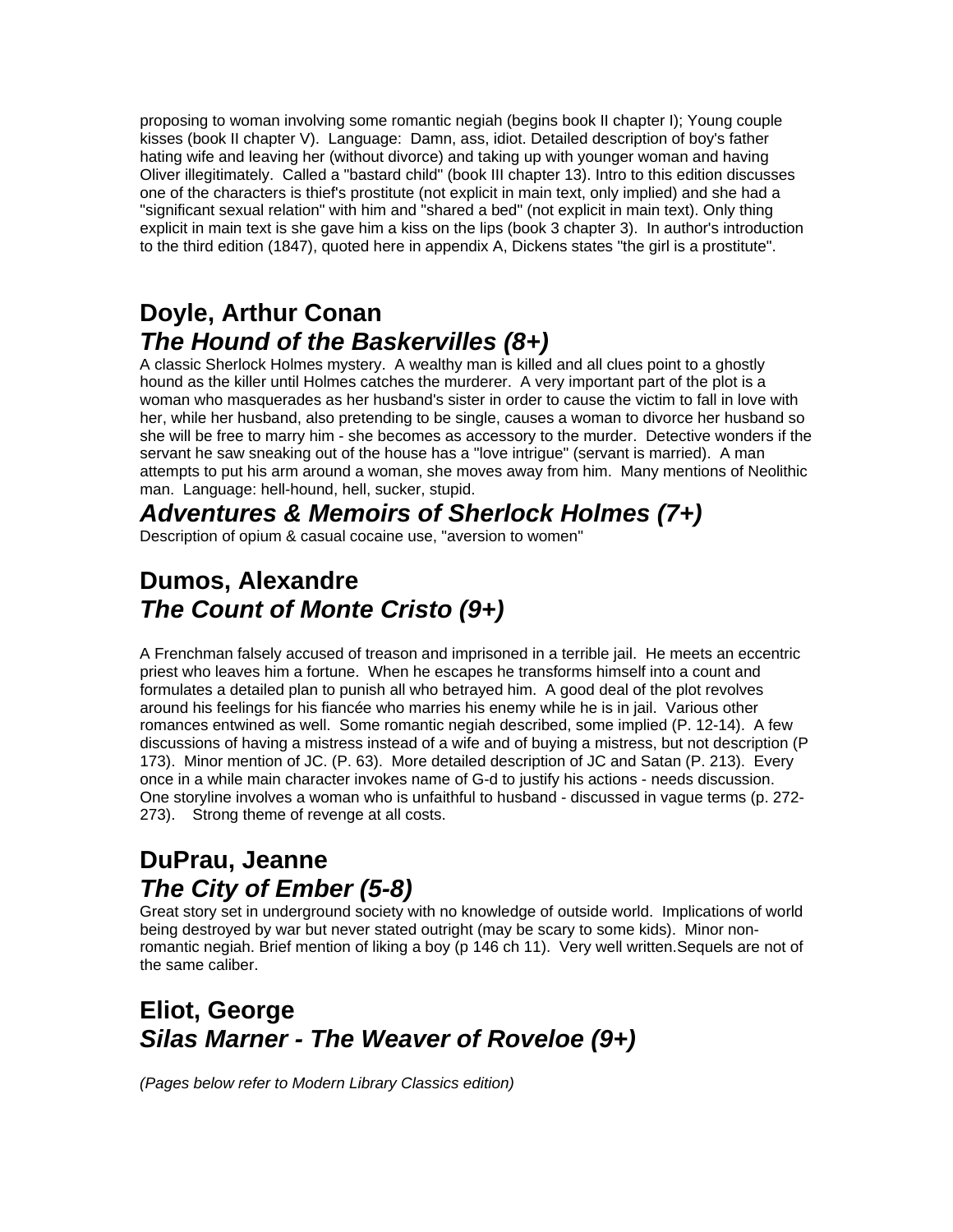A man is falsely accused of robbery so he leaves his small church based community and his faith in his religion and exiles himself to a small village where he lives an isolated life. Eventually a baby wanders into his house and he is transformed by raising her. A good deal of religious discussion including Satan, souls, judgment and disappointment that G-d didn't clear him of a crime when he was falsely accused. A kind woman urges him to go to church on Sundays and not work on that day. Many pages detailing her reasoning (p. 96-100). Mentions JC born on Xmas day. One of the rich villagers married an "opium addled" woman from a lower class, had a child with her and then regretted it. He hid her away in another town and courted a different lady. When his wife died he happily married the other without telling her or acknowledging the child until many years later. Courtship scenes and dances. Some minor romantic negiah. In Introduction to this edition mentions that author (a woman) eloped with a married man who was her "companion" for 24 years.

# **Erdrich, Louise** *The Birchbark House (4-6)*

Realistic description of Native Americans. Smallpox epidemic and death discussed very matter of factly. Lots of emphasis on Indian beliefs - needs adult guidance

# **Estes, Eleanor** *The One Hundred Dresses (2-4)*

Girls feel bad that they made fun of a poor classmate who bragged she owned a hundred dresses. A few minor mentions of x-mas; no religion

### **Fleischman, Sid** *The Whipping Boy (3-5)*

A spoiled prince and his street smart whipping boy run away from the castle and come to trust each other.

# **Forbes, Esther** *Johnny Tremain (6-9)*

Historical fiction. Set in Boston, Revolutionary War. An orphan gets involved with the Patriots. Ongoing subtle love story runs throughout the novel but not integral focus.

#### **Frank, Anne** *A Diary of a Young Girl – The Definitive Edition (9+)*

*(Pages below refer to Doubleday edition; Journal entry dates included for use with other editions. Note that this edition includes passages not included in earlier editions)*

The diary of a Jewish girl who struggles with coming of age while in hiding during the Holocaust. Although it's very moving, there are quite a few very clear and explicit passages dealing with boy/girl, negiah, and physical maturation. In addition, girl is very clear about negative feeling toward parents and especially lack of respect for mother. Also sprinkling of hashkafic issues. Not recommended for casual reading. For educators: this book would be difficult to censor sufficiently, but problematic passages are listed below.

Forward – page vi Explains how certain passages dealing with sexuality were omitted in the original book but added in this edition.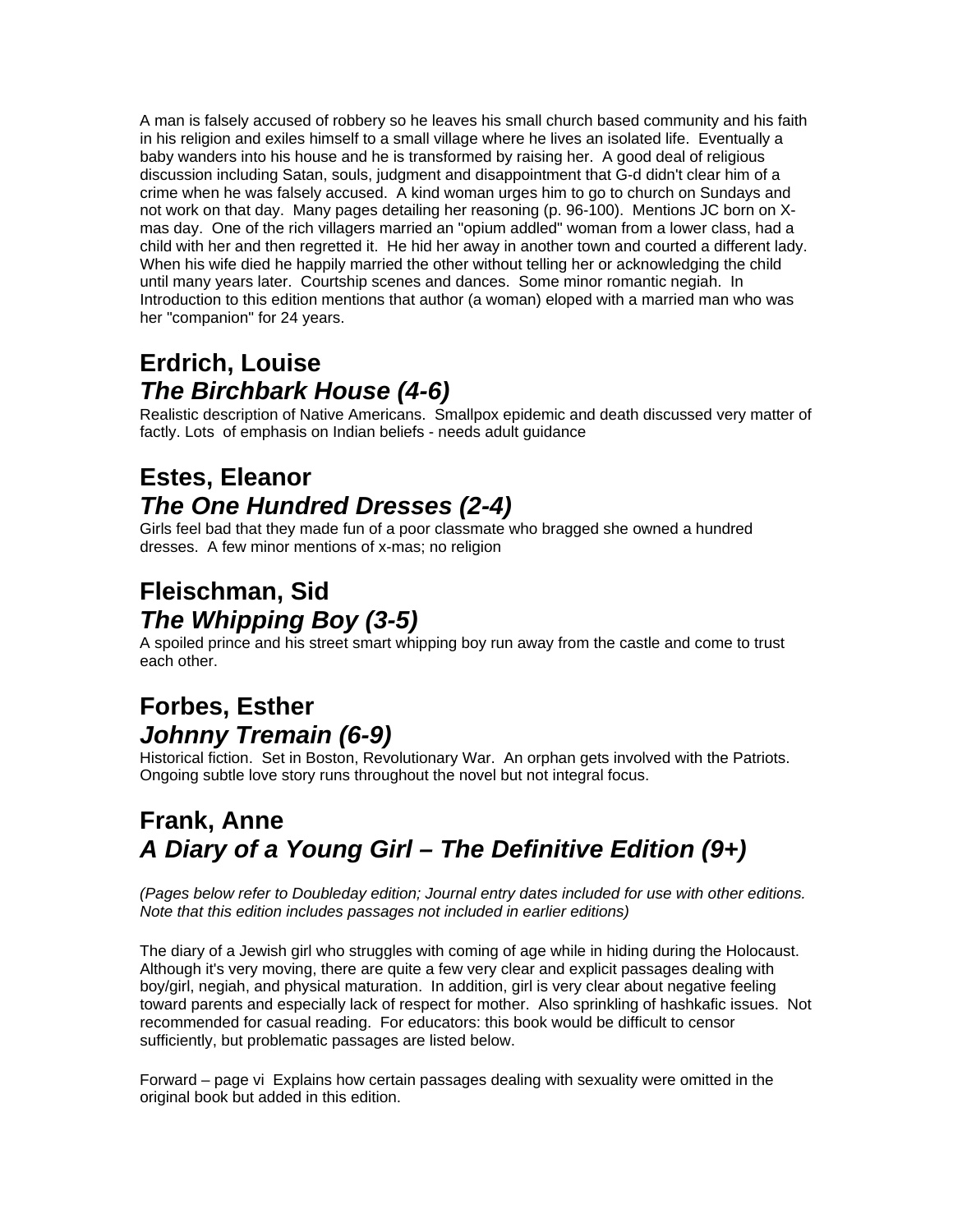6/15/42 p. 5 – Lists and describes boys who admire Anne, using adjectives such as "a filthy mind", "girl crazy", "Absolute flirt", "has gone all the way". 6/20/42 p. 10 – Boys give "passionate glances", blow kisses, take hold of her arm 10/3/42 p. 50 – Teenage girl lay in bed next to an adult man and everyone thought it shocking – her comment – "I would never want to sleep with him the way they mean" 10/3/42 p. 52 – Women sell bodies on the street, menstruation 11/2/42 P. 60 – menstruation 11/10/42 p. 62 – Man lives with a woman – probably not married "but that's besides the point" 12/7/42 p. 73 – Celebrate St. Nicholas Day and Chanukah together 4/2/43 p. 96 – One example of Anne's relationship with mom (regular theme throughout) 5/2/43 p. 100 – bra 5/18/43 p. 103 – a single man says to married woman "come into my bed my child"; everyone thinks it's a grand joke. 10/30/43 p. 140-142 – Anne's relationship with parents 11/3/43 p. 143 – Jews learning "New" Testament; J. C 1/6/44 p. 161 – menstruation, female anatomy Photo insert, center – teenager in bathing suit 1/6/44 p. 162 – Anne's ecstatic feeling when sees unclothed female 1/6/44 p. 162-163 – Dreams of negiah 1/7/44 p. 164 – First love 1/7/44 p. 166 – Dreams of negiah 1/24/44 p. 173-176 – Learning about sex – detailed – discusses it with boy 3/2/44 p. 202 – Her attitude that it's OK to have relations without marriage as long as there is true love. 3/8/44 p. 212 – dreaming of kissing boy 3/18/44 p. 223-324 – her opinions about learning about sex and that it's OK for a man to bring a little experience into a marriage 3/24/44 p. 236-237 – more very detailed and explicit discussion between boy and girl about their anatomy 3/31/44 p. 247 – menstruation 4/16/44 p. 266-267 first kiss 4/17/44 p. 268 – her opinions as to why it's ok to kiss a boy when you are just a teenager even if parents disapprove. 5/9/44 p. 290-291 – Joke involving explaining how babies are conceived 5/11/44 p. 292-293 – boy is chutzpadik to mother 5/19/44 p. 300 – more negiah 7/15/44 p. 332 – girl wonders if was a mistake to use physical intimacy to get close to boy, which ruled out other forms of friendship

#### **Golding, William** *Lord of the Flies (9+)* ( Perigee Book Edition)

A group of boys are marooned on a desert isle without adults, and try to form some semblance of society, but instead revert to being savages and even attacking each other, leading to the death of 2 boys. Discussion potential about man's essential nature being essentially evil according to author.

- Language: Lots of shut up Chap 1 p 13 sucks, boy calls asthma "ass-mar" Chap 4 p 74 damn you Chap 6 p 101 sucks Chap 8 p 124 hell; p 135 ass; p 140 ass-mar Chap 10 p 162 ass-mar; p 168 "I hit him in the pills " (slang for male anatomy).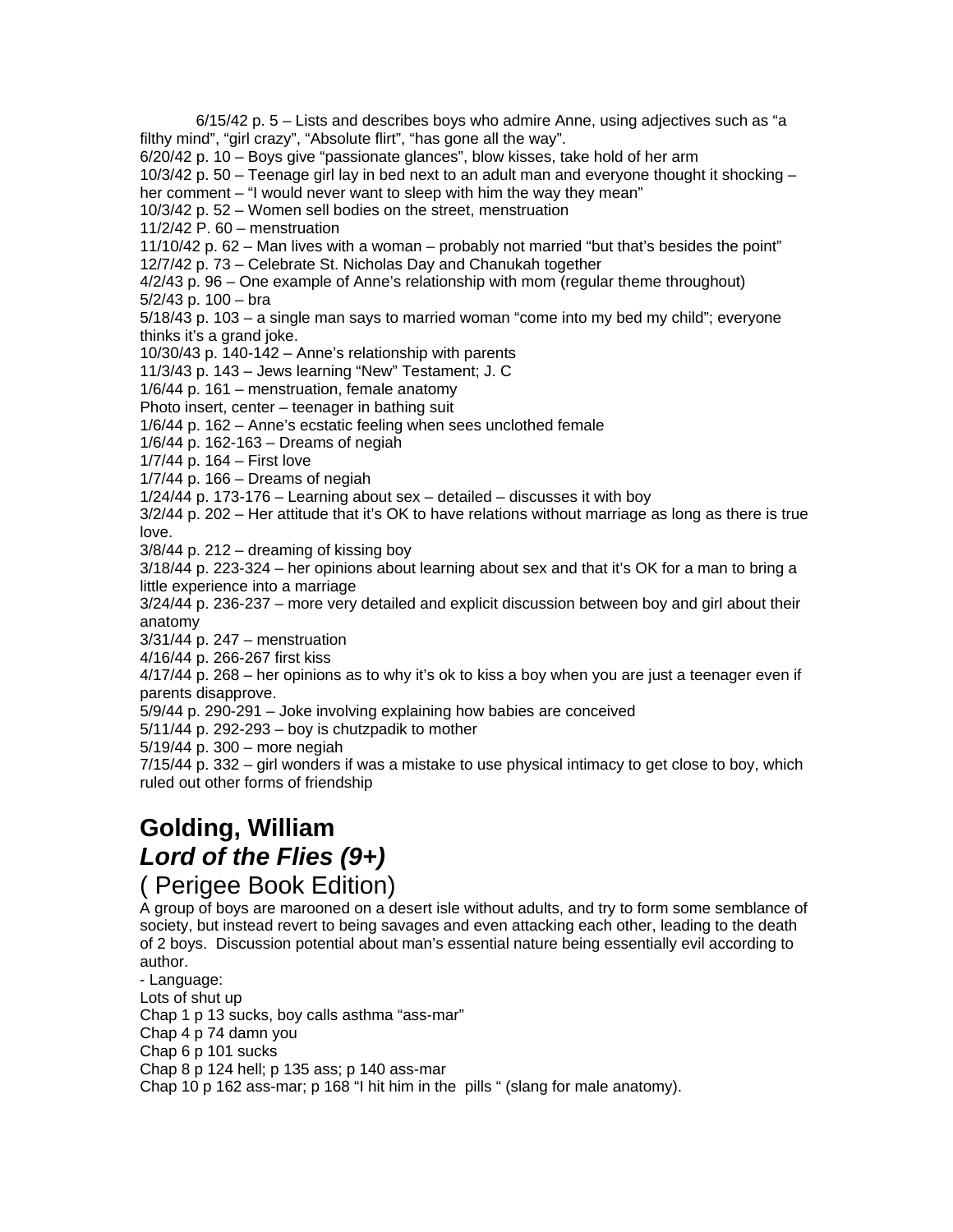Biggest issue – in back of book, "Note on Lord of the Flies" goes into great descriptive detail pointing out how the killing of a sow was accomplished as a form of intimacy (not phrased quite this nicely), which is something kids would never pick up on independently (p 206—207)

#### **Hemingway, Ernest** *The Old Man and the Sea (9+)* (Scribner Edition)

A short novel about an old fisherman and his battle with a huge fish, and his relationship with a boy who cares for him.

A lot of symbolism involving the sea, some of it sexual – e.g. calls sea a "whore" (p. 35). P.  $77 -$ "as though the ocean were making love with something under a yellow blanket"

P. 36 – references to "strange love making of turtles".

 $P. 42 - Ch$ --- (Last name of JC)

P. 64 – promise to say "Hail Marys' to "our fathers" and make a pilgrimage to the virgin of Cobre.

P. 65 – Hail Mary written out; talking aobut JC and Holy mother of god and blessed virgin, etc. P. 66 – Ch---.

Language: p. 36: stupid; p. 123: damn; p. 125: hell. A few mentions of men "urinating".

# **Lee, Harper** *To Kill A Mockingbird (8+)*

Well-written story about girl whose father defends a black man accused of raping a white woman in pre-civil-rights South. Whole topic problematic but not very explicit. Most problematic descriptions are written in "high-falutin'" genteel type language kids probably won't get, ie: rape is called carnal knowledge of a woman. Innuendo to sexual abuse and incest but not spelled out. Cliff Notes spell out clearly all inappropriate details, including the fact that it was the father who raped his own daughter. Cliff Notes also define and clarify sophisticated problematic language that might have otherwise been overlooked by students.

#### **Orczy, Baroness Emmuska** *The Scarlet Pimpernel (9+)*

A beautiful French woman marries a wealthy Englishman during the time of the French Revolution, and tries to save her brother by discovering the identity of a man known as "The Scarlet Pimpernel", who rescues French aristocracy. Language: constant use of "demmed" (damned) in a British slang sort of way , eg: "demmed marvelous". Men and women described dancing at a ball, but not very romantically. A tame love story as a minor plot, ends in marriage. An estranged marriage described: husband and wife live in separate wings of the house, wife tries to rekindle his "passion". P 153 – a few descriptions that could end up in inappropriate detail, but it doesn't . P 157 – "He would have taken her in his arms", etc, but he didn't. Jew described as greedy, dirty, downtrodden, of "loathsome appearance".

# **Rowlings, Marjorie Kinnan** *The Yearling (7+)*

A Pulitzer Prize winning story depicting relationships between a boy, his parents, his neighbors, and his pet deer in the backwoods of Florida. Characters use a somewhat difficult dialect. Extremely detailed descriptions of hunting and preparing animals for food. A lot of description of his helpful yet rowdy and drunken neighbors who are a family of brothers who like to dance and play without clothing and rarely shower. The local doctor is also generally drunk since the loss of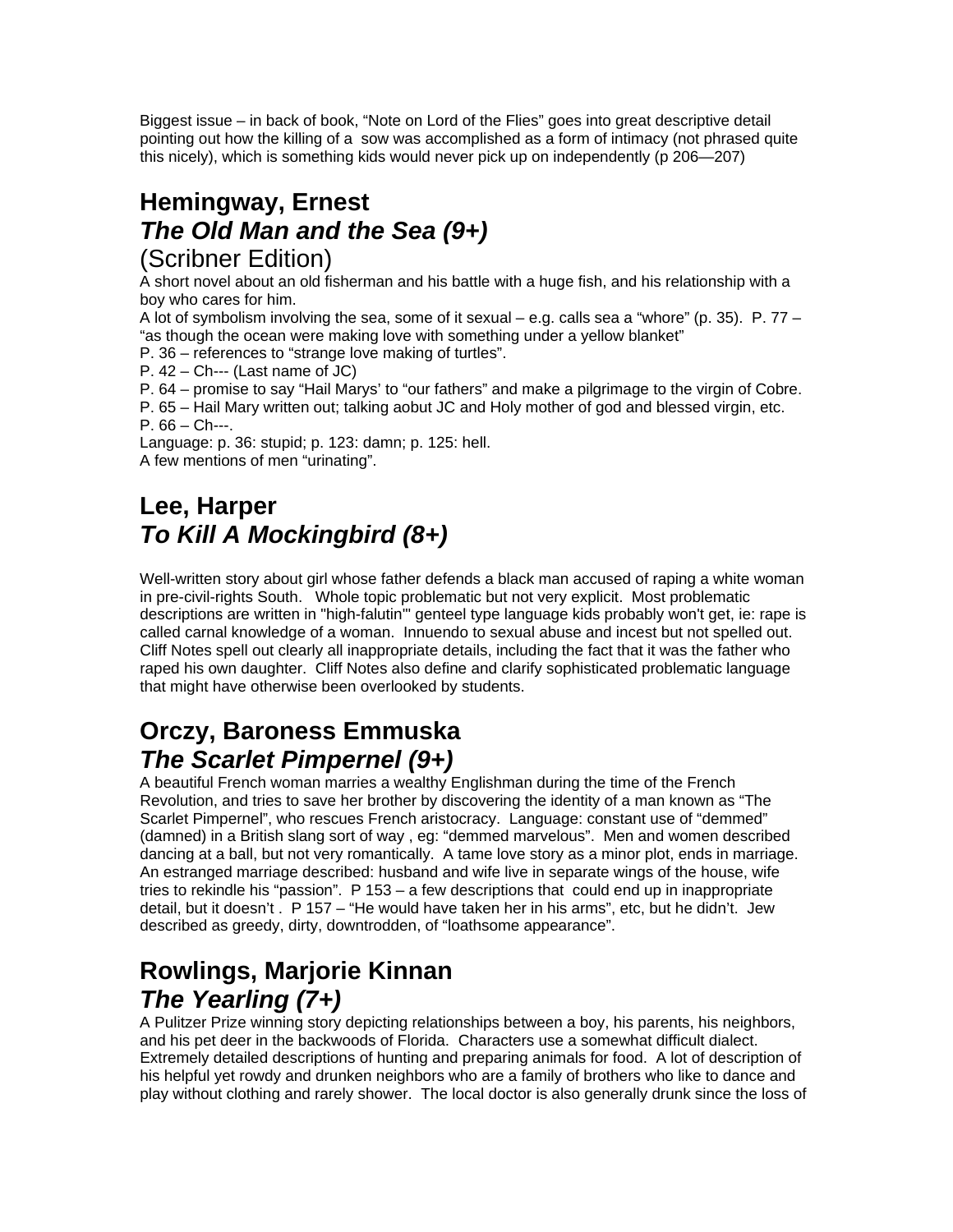his wife. Brief mention of man waking up beside the "sleeping bulk" of his overweight wife. Although she was "built for childrearing", they lost many babies since the skinny husband's "seed were as puny as himself" (p. 20). Many mentions of animal mating and courting but no descriptions. Language: blasted, bitch (female dog), hell, a Tinker's Dam, darn, booger. Father teases son about having a sweetheart since he saw him holding hands with a girl - he said it was just a game - then boy gets mad and throws a potato at her. A sad scene where boy's crippled best friend dies. Graveside service (p. 211). Boy thinks a lot about the difference between men and women and concludes women are only good for cooking. Side story of 2 men who physically fight over a "sweetheart". Eventually she follows one of them to the next town - all of the ladies are horrified - say it's not proper. They return married. A scene about Xmas - special dinner, tree, new clothing. Father jokes that he spent the night with an "old gal" of his - really he stayed in her empty house.

#### **Shakespeare, William** *The Merchant of Venice (9+)*

Cliff's Complete *has play in original language and commentary next to it. Page numbers below refer to* Cliff's Complete*.*

#### Introduction:

P 3: Shakespeare born 6 months after parents' marriage - discussion of pregnancy before marriage in 16th century.

P 19: Jew in Elizabethan society - suggest play not anti-Semitic.

P 23: Summary of Italian story that Shakespeare may have based play on - woman promises to give fortune to first man who sleeps with her.

P. 28: Love between men (friendship) compared to love between man & woman.

#### The Play and its Commentaries:

P. 72: man wonders how Jewish girl can be so beautiful unless mother cheated on her father with a Christian.

P. 108: Man kisses woman before marriage (not in detail).

P 115: Picture of unclothed Hercules - frontal area minimally obscured.

P. 125: Conflict between platonic friendship and sexual love (also p. 151).

P. 129: Speculation Jewish girl's mother committed adultery. Talk of her being "saved" because eloped with Christian and converted. Mention of man having affair (and baby) with black

woman. P. 166 - Since husband gave their engagement ring as payment to doctor, wife teases him that she will now consider self doctor's wife. "I'll not deny him anything I have, not my body,

nor my husband's bed... I'll have him for a bedfellow. "

P. 171 States the above point more clearly but explains it was a joke.

#### **Shakespeare, William** *Julius Caesar (9+)*

*(Pages below, and comments regarding introduction, refer to* The Folger Library General Reader's Shakespeare)

Introduction, page 19 – Shakespeare was married hastily and daughter was born 6 months later. Introduction, page 22 – Shakespeare's daughter married under "somewhat scandalous circumstances".

When Julius Caesar, member of the Roman senate, seems to be seeking the crown, he is killed by a group that includes one of his friends. Another friend avenges his death. Use of the words "damned" and "hell" in their proper usages.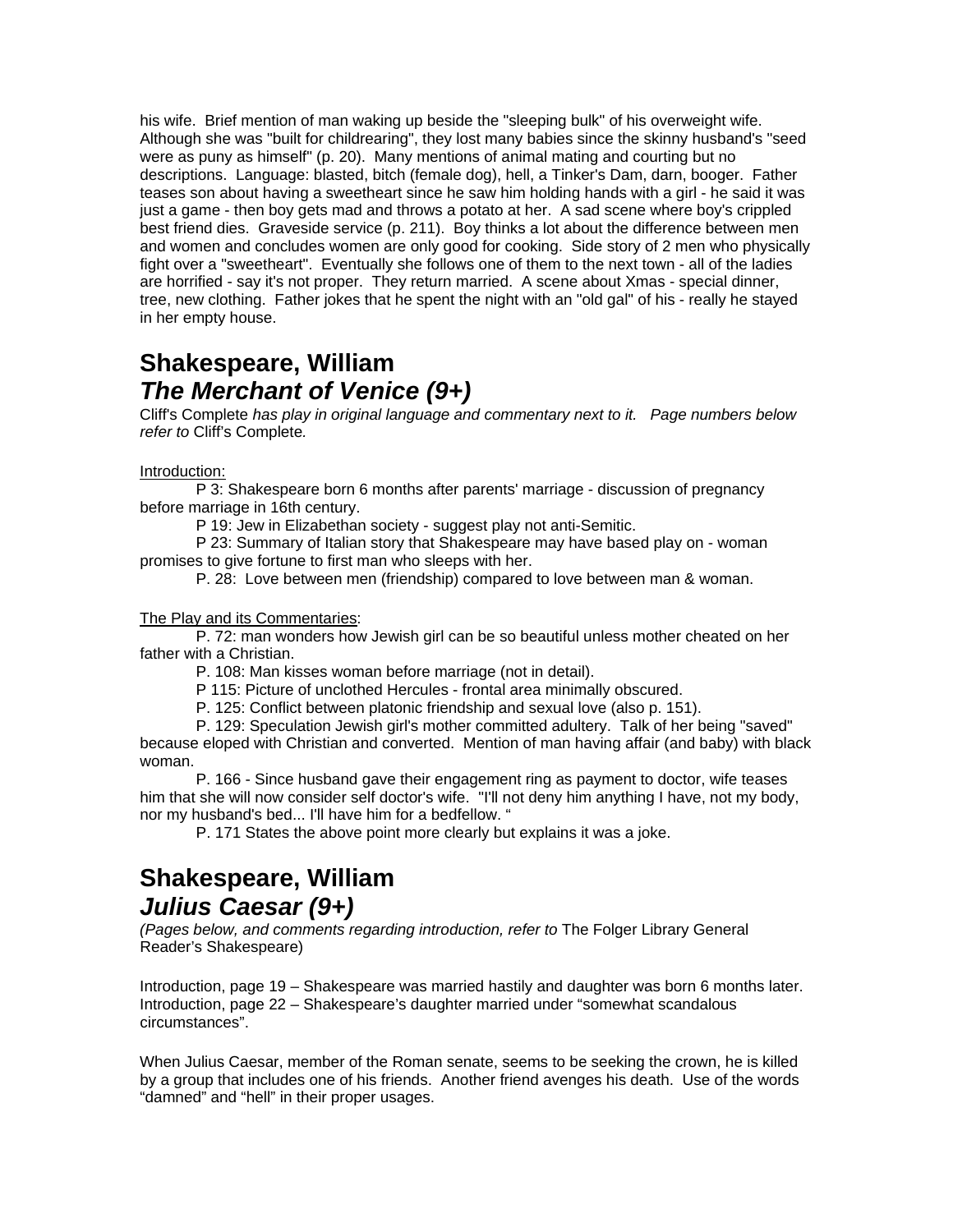Act 2, Scene 1 (line 300) – Wife states that if husband won't share his concerns with her, she is like a harlot and not a wife. Act 5, Scene 4 – bastard used in non-specific usage

**Shelley, Mary** *Frankenstein (9+)*

*(Pages below, and comments regarding introduction, refer to* Penguin Classics Edition)

A classic tale which is often much distorted in modern culture. A young man discovers the secret of creating life and succeeds in creating a monstrous being. He later regrets his creation. The monster eventually takes revenge on his creator by killing all the people his creator cares for. In this edition the front and back covers depict an unclothed man which is really stark and should probably be covered with a book cover.

The introduction is highly problematic in detailing in a painstaking fashion the immoral lifestyle of the author. It also goes into very deep philosophical discussions about the nature of creation and various philosophical belief systems.

Other then the premise that man can give life and create a living and thinking being there is little else problematic.

Vol.I. Chapt V p 59-man imagines embracing a girl (his future bride) and a "kiss on the lips" but she dies in his arms.

Chapt VI p69-d-n the fellow

Vol II chapt.V p123-old man kisses and embraces his son's fiancé

Chapt.VII p 132-brief discussion about book "Paradise Lost"- "An omnipotent G-d warring with his creatures…"

A few mentions of hell implying a terrible experience- chap V p60, Chapt VIII p89, vol ll chapt. VIII p138, vol.III chapt VII pg 206

*The appendix and notes in the back of the book were not reviewed as of yet.*

#### **Steinbeck, John** *The Red Pony (9+)*

Series of four well-written short stories about a boy growing up on a ranch. Contains many literary elements which are ripe for discussion. Although each story is about a child, these are not stories written for children. None of the stories end happily. The final story has a somewhat hopeful ending, at least superficially, since the boy offers his sad grandfather a cup of lemonade. However, it is not clear if this is an act of generosity or an act of rebellion against his father who callously caused the grandfather's sadness. (Throughout, the father is portrayed as rather insensitive and incapable of being a good father to his son, and the son is portrayed as somewhat rebellious).

This book contains many detailed and gory descriptions of the death of various animals. Especially vivid are the deaths caused by the boy's cruelty as well as death caused by birth complications.

One mention of J-- as religious figure (intro xxvi) Two mentions of J-- used as an expletive (p. 36, 74) Language: damn (p. 48, 49, 74, 75, 78, 80) Hell (p. 63, 69)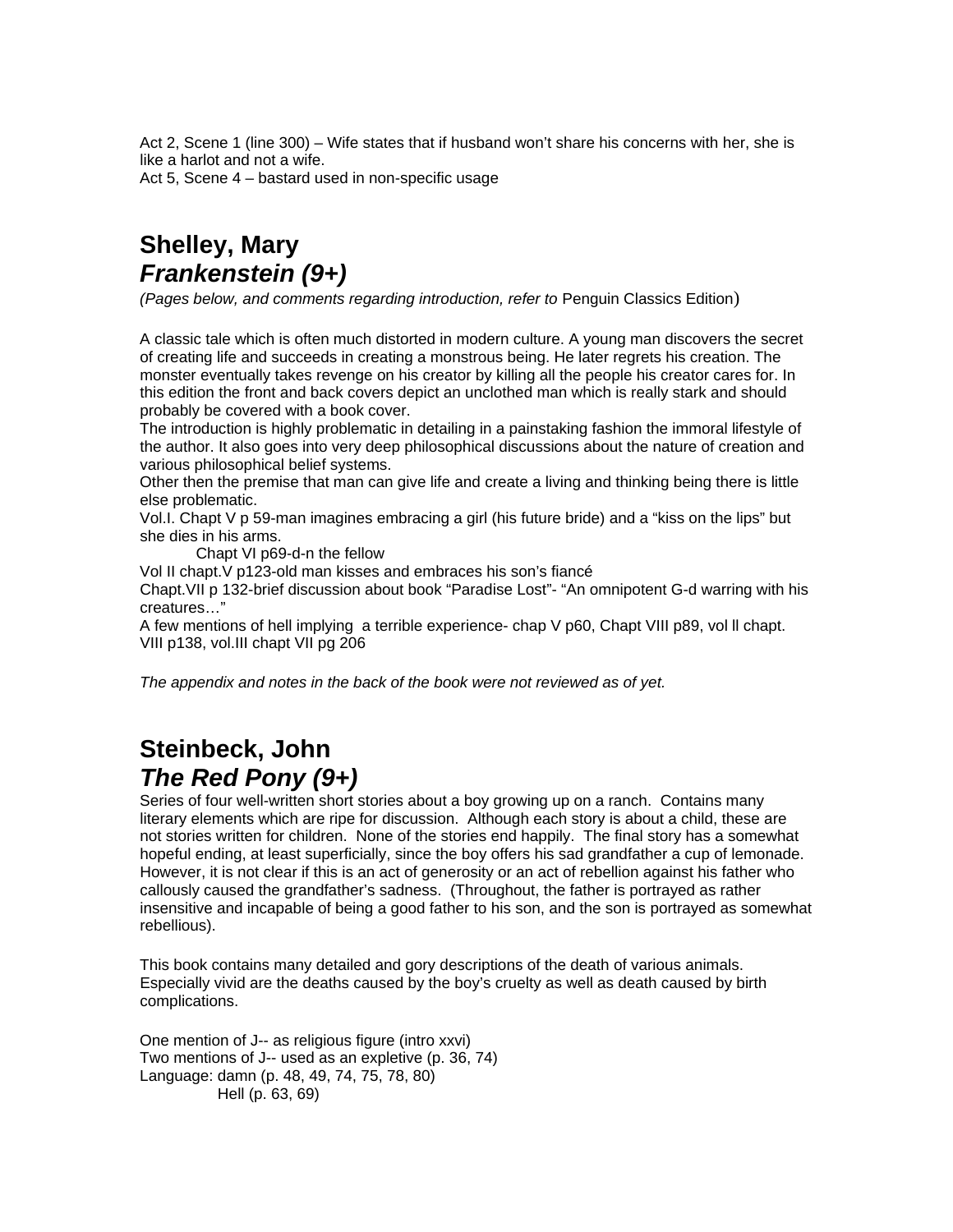The boy takes his female horse to a neighboring ranch to be "bred" with a male horse. Some description but mostly inference (p. 57-61)

### **Spyri, Johanna** *Heidi (4-6)*

Classic story of girl brought up on mountain by eccentric grandfather. Good midos. Many minor religious references - pretty neutral, ie "higher being": pages 124, 192, 263, 277

#### **Stevenson, Robert Lewis** *Treasure Island (7-8)*

Classic adventure story. Boy goes to find treasure. Lots of violence. Check specific book for illustrations

#### **Stowe, Harriet Beecher** *Uncle Tom's Cabin (9+)*

This very famous novel had a major impact on American history, but it is full of Christian theology. Lots and lots of JC as the lord and him dying for everyone and loving everyone. Plot depicts horrors of slavery - starkly details the abuse, the forcing of slave women to "live with" their masters, the attitude that blacks are no better than animals. Lots of discussion about Christianity's opinion on slavery. Description of unhappy marriage - husband really loved another. Wife is selfish and thinks only of herself.

#### **Swift, Jonathan** *Gulliver's Travels (8+)*

Satirical commentary on human nature about adventures of an Englishman's voyage. Lots of bathroom references, religious references, and procreation references which are wholly inappropriate but written in such sophisticated and ironical language that a child reading this story for adventure may miss it. However, an older child reading it carefully (i.e. for school) will encounter all sorts of unacceptable descriptions.

#### **Taylor, Mildred** *Roll of Thunder, Hear my Cry (6-8)*

Historical fiction. Well written engaging story. A black girl experiences prejudice. Many descriptions of very cruel discrimination and violence including burning, tar and feathering. Mentions of black men being accused of flirting with white women "making advances". Mention of a boy and girl who loved in secret (p. 177).

# **Taylor, Sydney**  *All of a Kind Family (4-6)*

Historical Fiction. Beautiful story but, Jewish girl has crush on non-Jewish Peddler, minor religion. Later books have other problematic issues.

Schools should think carefully before introducing this series as Jewish children tend to relate to it closely, and assume the unacceptable is fine.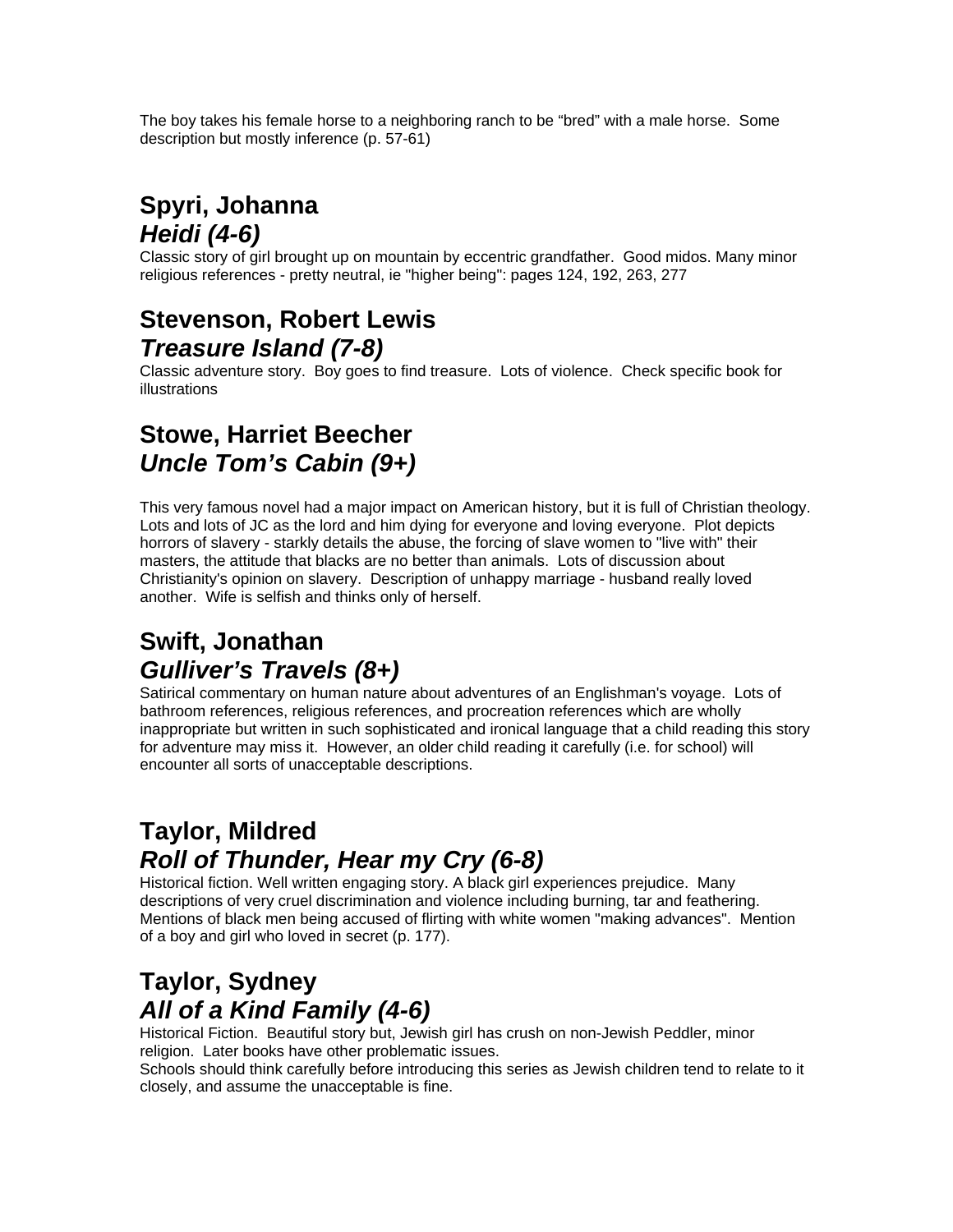# **Taylor, Theodore** *The Cay (6-8)*

A boy is shipwrecked on a deserted island together with an elderly black man. Overcomes prejudices.

### **Thurber, James** *The 13 Clocks (8+)*

A prince sets out to find jewels so that he can win the princess's hand in marriage, and appease her evil uncle. Written like a children's fairy tale but extremely sophisticated in its play on words and ideas and symbolism. Many children reading this will not get it on their own.

### **Twain, Mark** *A Connecticut Yankee in King Arthur's Court - The Library of America Edition (9+)*

Complete text. A very satirical tongue-in-cheek story about an 18th century man who finds himself in King Arthur's court and tries to modernize them. A lot of direct criticism of the power of the Catholic Church, but not criticism of religion in general. The man unwillingly goes on a quest with a fair maiden sitting on the horse behind him - eventually he marries her. Description of wives kissing husbands before they are killed, and women suckling newborns before they are burned at the stake. Some anatomy detailed. Somewhat vague references to the queen being unfaithful to the king.

#### *The Prince and the Pauper - The Library of America Edition (8+)*

Complete Text. A pauper boy in a slum is born the same day as the heir to the throne of England. Lives of the lower class clearly described in detail, including hunger, filth, drunkenness, begging, robbery and abuse of children. Chapter 18 P. 114: vague allusion to "familiarities" of a band of lawless men with a farmer's daughter - not explained. Some rough language but very old fashioned - nothing very severe in modern terms. A lot of mentions of religion but depicted in a very satirical way - a crazy man believes himself to be an archangel. Call a church by J's name as a location: J\_\_\_'s Church. Tragic burnings at stake described in detail.

# **Verne, Jules** *Twenty Thousand Leagues Under The Sea (7+)*

A classic tale of captives who are taken on an amazing underwater journey by a captain with a mysterious past. Violence and death described. Language- stupid.

#### **Wells, H.G.** *The Time Machine-Signet Classic Edition (9+)*

Introduction- pVIII-Darwin

pIX-author was a "flagrant womanizer"

 pXII-Darwin and evolution. Darwinians needed the world to be very old to explain gradual evolution.

 pXIV-Author seplarated from his wife and had an affair with his future wife.

Chapter 1 p9-damned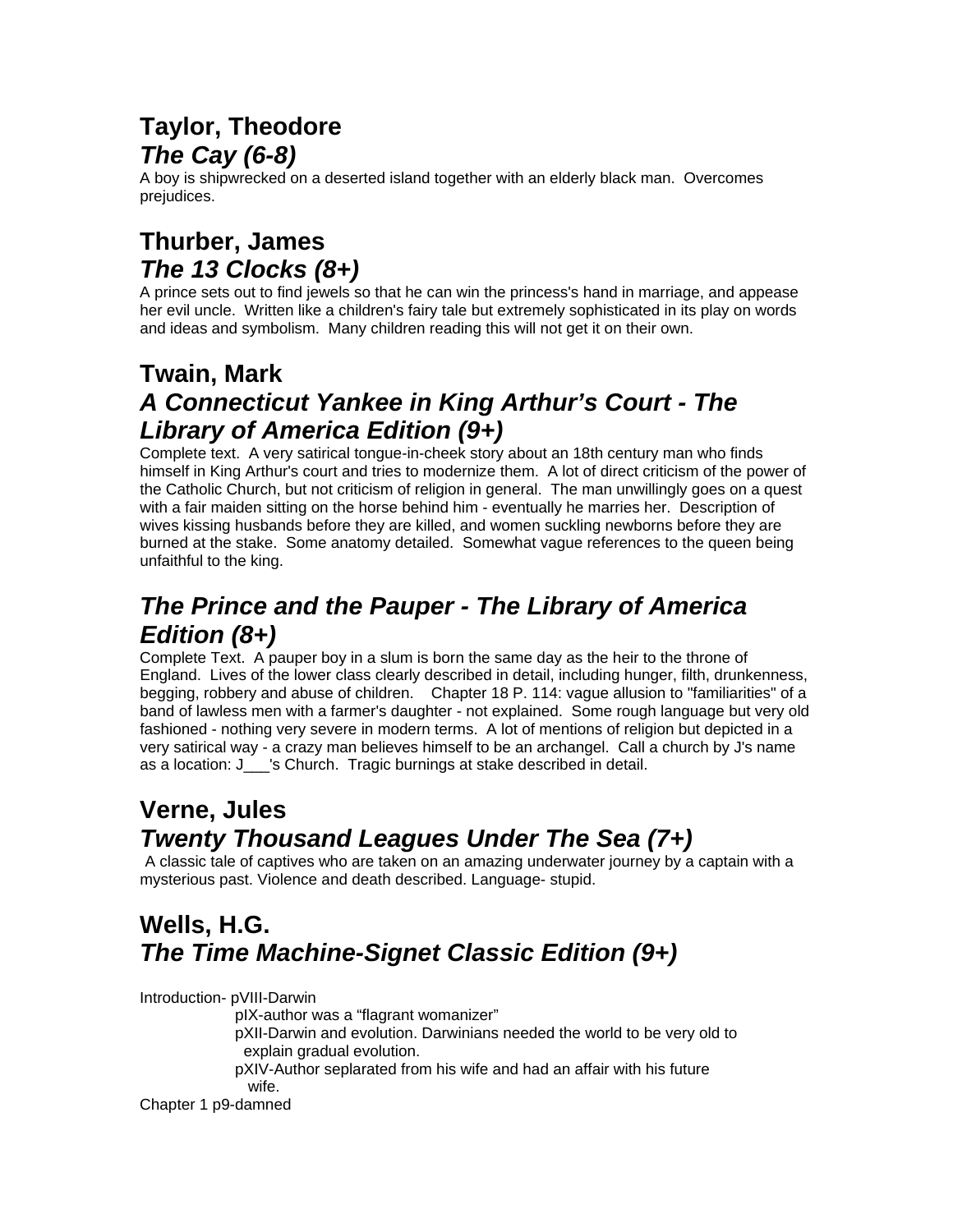P11-xmas (as a time period)

Chapt 2 p16-damned

Chapt 4 p33-in future little differentiation of the sexes and why

Chapt 5 p48-"making love in a half playful fashion"

P49-man and female kiss each others hands.

P50-female sleeps with her head "pillowed on his arm"

P52-Darwin's theories of what will happen to the planets at the end of days.

P54-male and female engaged in "amorous sport"-he flings flowers at her

P56-57-theory of what happened to mankind in the future

Chapt 6-p60-man kisses female farewell

Chapt 7-p 68-man carries female

 P 69-man takes her in his arms and caresses her. She puts her arms around his neck and presses her face against his shoulder.

Chapt 8-p75-he finds the paleontology section of an old museum and finds fossils and skeletons of prehistoric creatures.

P78-he takes her hand

P79-fossil from millions of years ago

Chapt 9-throughout chapter bloody violence as man tries to defend himself against human like creatures

p89-damned

chapt 12-p103-damned

epilogue-mention of prehistoric periods

appendix p 112-113-discussion of evolution of man in the distant future

# *The Invisible Man - Signet Classic Edition (9+)*

A man makes himself invisible and tries to take advantage of his new state. He discovers how helpless he suddenly is and gradually becomes more and more violent until he commits murder. Violence described in detail. Many mentions that he goes around "naked" so his clothing will not be visible. An extensive discussion of the science of light.

Introduction-px-brief mention of Darwin's theory of evolution. Chapt II-p11-damn it Chapt IV-p25-damnable Chapt VI-p32-never goes to church on Sunday P33-darmed (mispronunciation of curse) P34-go to the devil Chapt VII-p35-go to the devil P40-damned P41-darm it (mispronunciation), stupid Chapt IX-p48-blarsted (mispronunciation) P50-darn Chapt XIII-p68-stupid P69-shut up Chapt XIV-p74-blarsted (mispronunciation) P75-ass (as an insult) P75-asses (as an insult) Chapt XVII-p85-asses (as an insult) P89-devilry Chapt XIX-p100-work like a nigger Chapt XX-p110-112-somew hat negative description of a Polish Jew Chapt XXIII-p130-one word xmas P131-damn P133-damn Chapt XXVII-p157-damn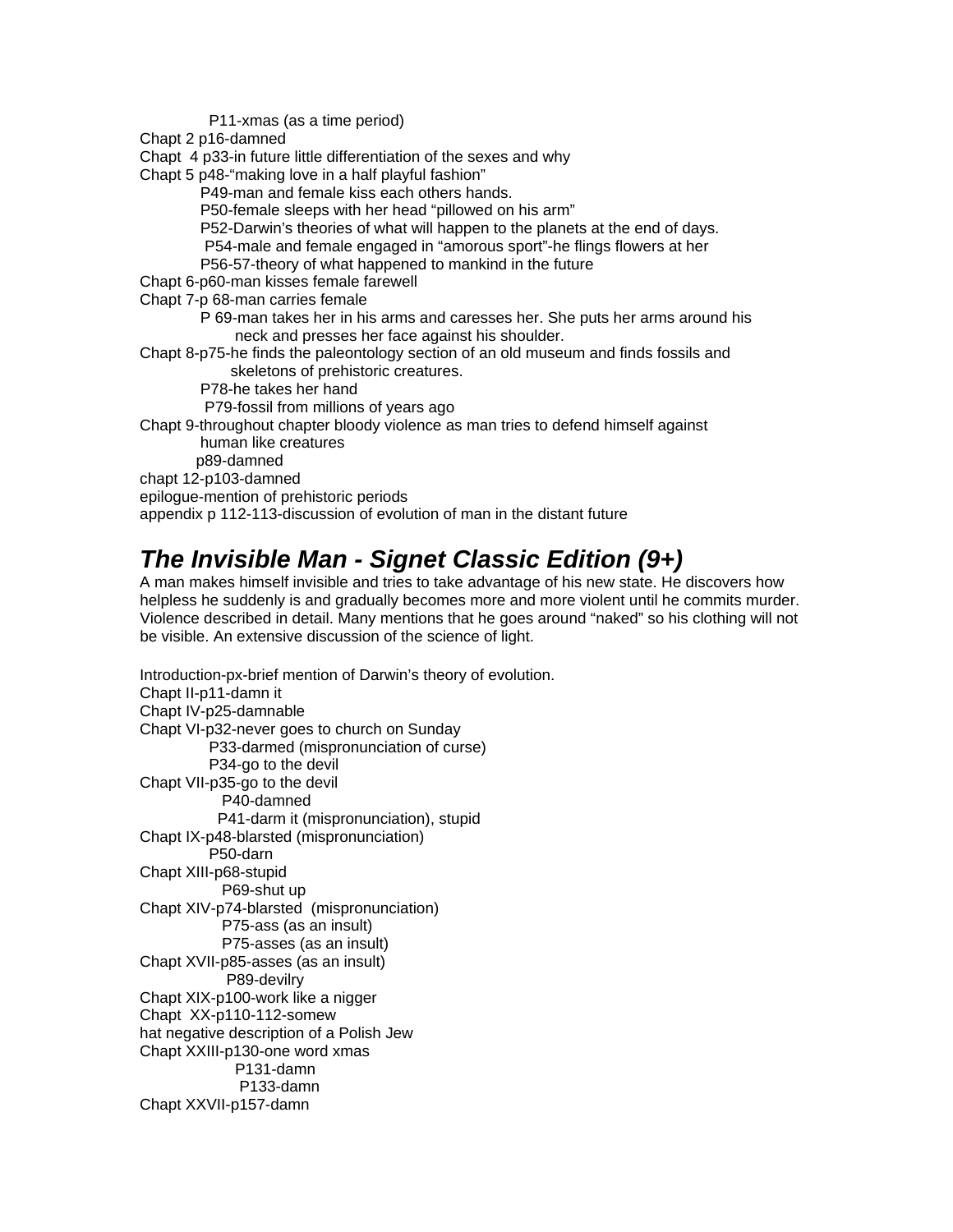# **Wharton, Edith** *Ethan Frome-Enriched Classic Pocket Books Edition*

A man is in an unhappy marriage falls in love with a cousin who is living in his house to help his sickly wife. He imagines being with her but in the end he can't be unfaithful to his wife so they try to unsuccessfully try to commit suicide together.

Introduction-pVIII-author had an unhappy marriage and had a "passionate love affair" for three years.

pX-author's husband committed "infidelities"

pXIII-women who didn't end up marrying had to either work in a factory or become

prostitutes.

First chapter-l p12-hell

P14-mention of church (as a landmark)

Chapter I-p24-38-married man stands outside church watching a coed dance and dreams of being with a single girl

chapter II-p47-he puts his arms around her

p52-he thinks about kissing her

chapter III-p58-he thinks about being alone in the house with her for the night while his wife is away

chapter IV-p67-man interrupts engaged couple kissing

chapter VIII-p108-110-considers leaving his wife and running away with the girl he loves chapter IX-p135-they kiss

notes on the book-p152-Greek mythology

p153-prostitution

p160-virgin

critical excerpts-p169-extramarital liason, sexual passion

p174-sexual maturity

suggestions for interested reader-p181-182-brief reviews of novels which may or may not be appropriate

#### **White, E. B.** *Stuart Little (3-5)*

A mouse born to a human couple runs away to seek his fortune and to find his bird-friend. One chapter about a date (chap 14) with a short girl, that ends in disaster; nothing romantic. Mention of the poem "The Night Before Xmas". One sentence mention of a girl receiving a present from a boy to remember him by (chap 12 p. 98).

#### **White, E.B.** *The Trumpet of the Swan (3-5)*

A boy becomes friend with a mute swan who eventually learns to blow a trumpet so he can win a mate. This book is essentially a gentle love story between swans. The only "negiah" is one swan putting neck on the other. A lot of focus on swans finding mates and falling in love - done in a very gentle way. One unimportant mention of nature as a force (p. 54 chap 6). Minor language: darned (once). Head counselor of boys camp encourages them to go swimming without bathing suits. Xmas - no religion.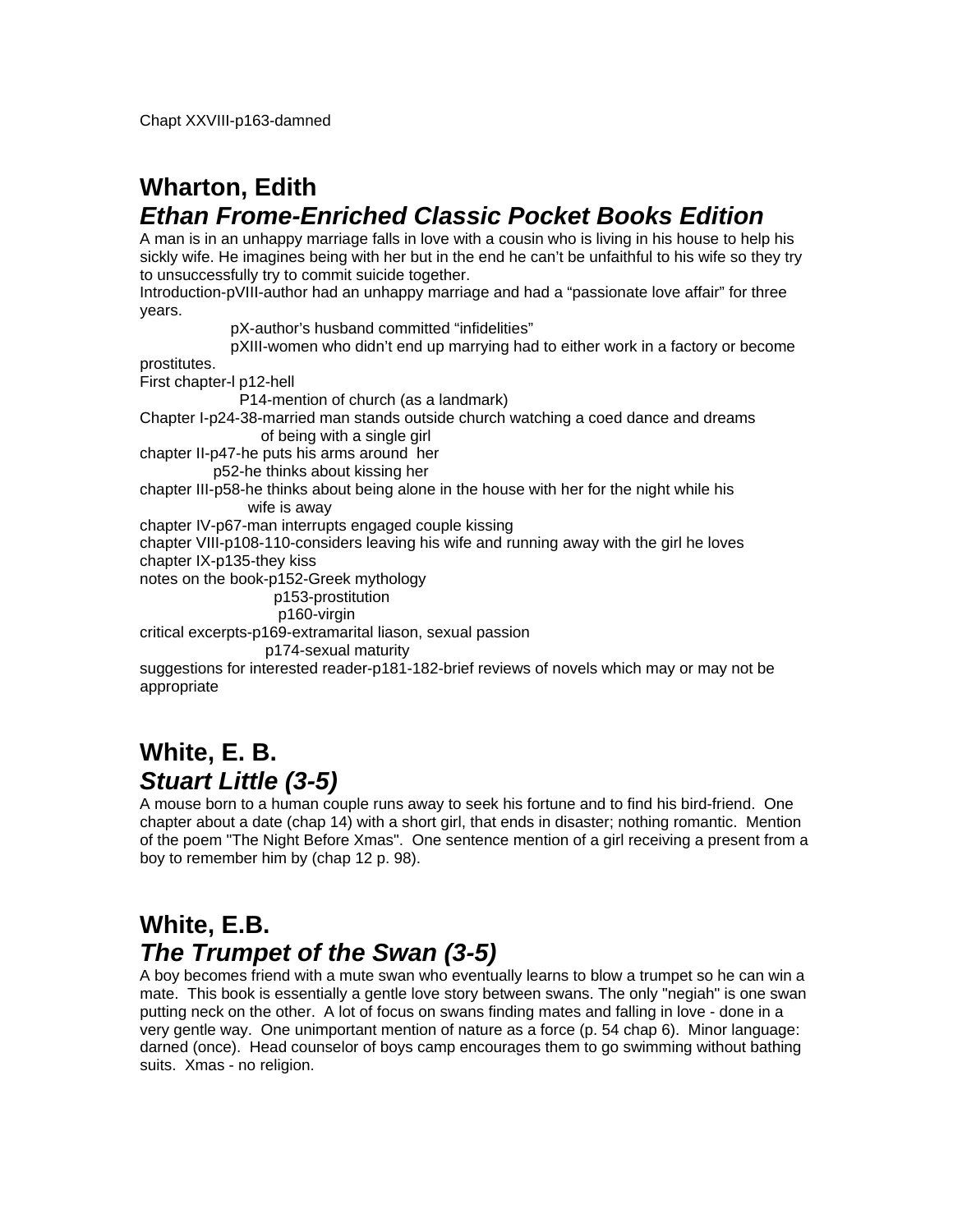### **Wiggin, Kate Douglas** *Rebecca of Sunnybrook Farm (4-7)*

Classic story of a poor girl who comes to live with her spinster aunts and ends up coming to appreciate them, and they her. Novel follows her as she grows up always backed by an older single man- not overtly romantic but might end up that way in a future book. Some classics mentioned by title. Many mentions of church and Sunday school. Girl writes a poem about "seraphim" angels, goes to a missionary meeting, hymn singing, an actual hymn written out (p181-182), hymn "J. should reign" (not written out p 183), girl makes up a prayer –relatively innocuous, many mentions of xmas presents. During the war one of the aunts was engaged and her fiancé was injured so she went to nurse him and "hold his hand through hours of pain" and he died "in her arms". Mention of boys and girls mingling, boys carrying books for girls, "flirtations", and "school girl romances" but none of it described in detail. Girl wishes she could wear gowns with low necks that show her shoulders. Humorous description of a family with a father who is in and out of jail and mother not really around to raise them, leading to a dysfunctional household. Languge- stupid, consarned, idiot.

#### **Wilder, Laura Ingalls** *Little House On The Prairie (4-6)*

Classic story of a family that moves west. Girl asks parents if dogs go to heaven - father answers:"yes, G-d wouldn't leave a good dog out in the cold". A full chapter on xmas and girls hope of santa claus bringing her presents. Very warm and fuzzy description of the holiday.Father sings song about angels and saints (p170). Brief unimportant mention of women's undergarments. Description of "naked" Indians. Some scary moments when cabin is surrounded by wolves and when fear Indians will "massacre" (never defined but implication is clear).

#### **Wilder, Laura Ingalls** *Little House in the Big Woods (3-5)*

Little girls growing up in a log cabin. Slaughter of animals described in painstaking detail. X-mas described in warm and fuzzy detail. Sunday described in detail - kids will draw parallel to Shabbos (lehavdil). Bedtime prayer - "now I lay me down'. Co-ed dance - illustration of men and women dancing. Can tear out pages.

#### **Williams, Tenessee** *The Glass Menagerie* **The Definitive Text- A New Directions Book**

A play about a dysfunctional family that tries to escape their unhappy reality. The brother brings home a "gentlemen caller" to meet his extremely shy and withdrawn sister so he can run away and leave the family.

Introduction (by Robert Bray)p VIII-"celluloid brassieres"

pXII-"each struggling with an individual version of hell"

pXV-mention of a kiss and a brief romantic interlude

PXXII-brief mention of saints and madonnas

Scene One-p5-father abandoned the family

P6-mother is difficult. Son is chutzpadik (throughout the play)

P7-brother smokes (throughout the play)

 P8-mother dreams of a time when she had 17 gentlemen callers at once P8-nigger

P9-married man carried picture of another woman with him

Scene Two-p15-girl goes to the movies (and so does boy-thoughout the play) Scene Three-19-mother sells magazine subscriptions to ladies who think in terms of